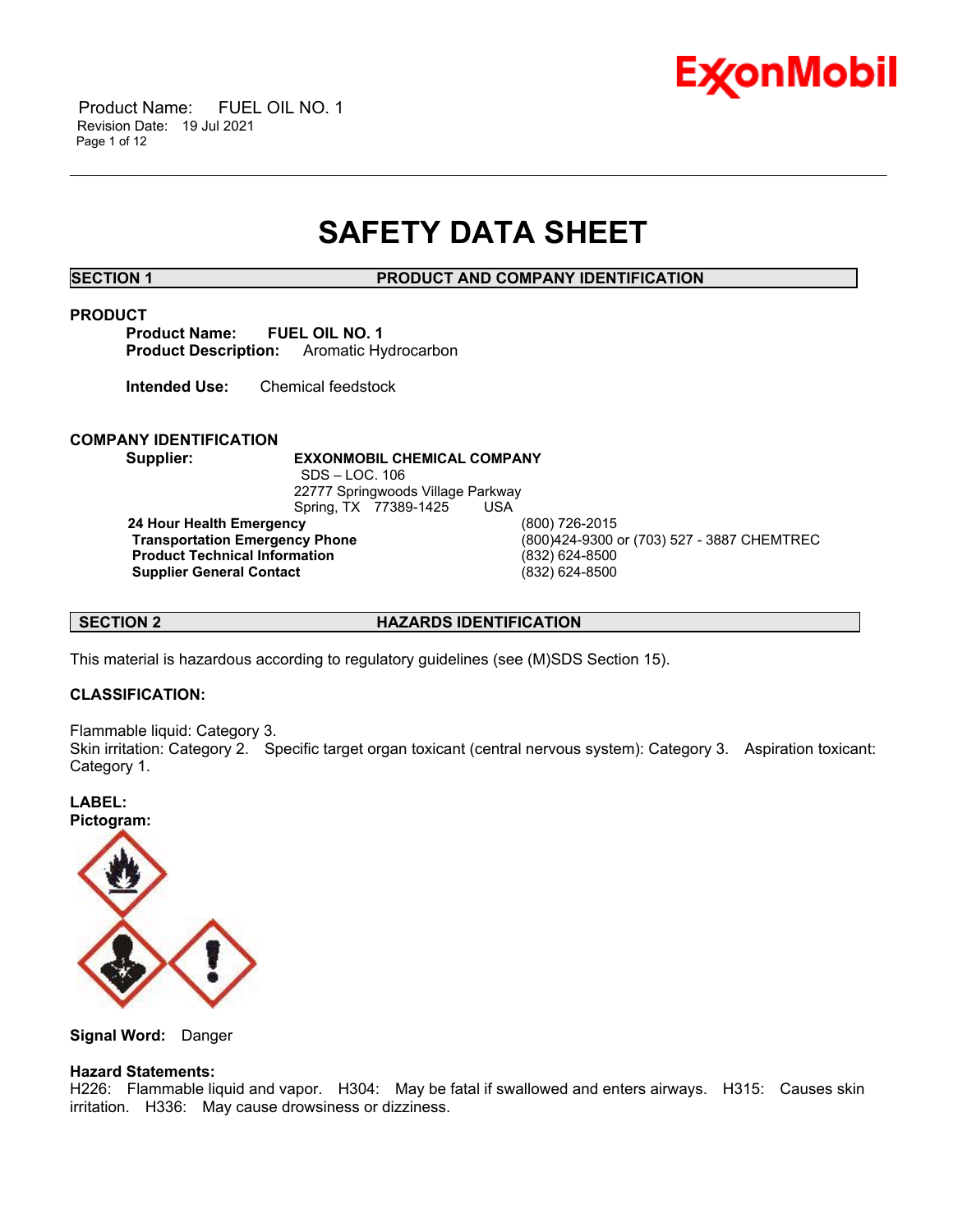

 Product Name: FUEL OIL NO. 1 Revision Date: 19 Jul 2021 Page 2 of 12

#### **Precautionary Statements:**

P210: Keep away from heat/sparks/open flames/hot surfaces. -- No smoking. P233: Keep container tightly closed. P240: Ground / bond container and receiving equipment. P241: Use explosion-proof electrical, ventilating, and lighting equipment. P242: Use only non-sparking tools. P243: Take precautionary measures against static discharge. P261: Avoid breathing mist / vapours. P264: Wash skin thoroughly after handling. P271: Use only outdoors or in a well-ventilated area. P273: Avoid release to the environment. P280: Wear protective gloves and eye / face protection.P301 + P310: IF SWALLOWED: Immediately call a POISON CENTER or doctor/physician. P302 + P352: IF ON SKIN: Wash with plenty of soap and water. P303 + P361 + P353: IF ON SKIN (or hair): Take off immediately all contaminated clothing. Rinse skin with water/shower. P304 + P340: IF INHALED: Remove person to fresh air and keep comfortable for breathing. P312: Call a POISON CENTER or doctor/physician if you feel unwell. P331: Do NOT induce vomiting. P332 + P313: If skin irritation occurs: Get medical advice/ attention. P362 + P364: Take off contaminated clothing and wash it before reuse. P370 + P378: In case of fire: Use water fog, foam, dry chemical or carbon dioxide (CO2) to extinguish. P391: Collect spillage.P403 + P235: Store in a well-ventilated place. Keep cool. P405: Store locked up.P501: Dispose of contents and container in accordance with local regulations.

\_\_\_\_\_\_\_\_\_\_\_\_\_\_\_\_\_\_\_\_\_\_\_\_\_\_\_\_\_\_\_\_\_\_\_\_\_\_\_\_\_\_\_\_\_\_\_\_\_\_\_\_\_\_\_\_\_\_\_\_\_\_\_\_\_\_\_\_\_\_\_\_\_\_\_\_\_\_\_\_\_\_\_\_\_\_\_\_\_\_\_\_\_\_\_\_\_\_\_\_\_\_\_\_\_\_\_\_\_\_\_\_\_\_\_\_\_\_

**Contains:** KEROSENE

### **Other hazard information:**

**HAZARD NOT OTHERWISE CLASSIFIED (HNOC):** None as defined under 29 CFR 1910.1200.

#### **PHYSICAL / CHEMICAL HAZARDS**

Material can accumulate static charges which may cause an ignition. Material can release vapors that readily form flammable mixtures. Vapor accumulation could flash and/or explode if ignited.

#### **HEALTH HAZARDS**

May be irritating to the eyes, nose, throat, and lungs. May cause central nervous system depression.

#### **ENVIRONMENTAL HAZARDS**

Expected to be toxic to aquatic organisms. May cause long-term adverse effects in the aquatic environment.

| <b>NFPA Hazard ID:</b> | Health: | Flammability: 2 | Reactivity: 0 |  |
|------------------------|---------|-----------------|---------------|--|
| <b>HMIS Hazard ID:</b> | Health: | Flammability: 2 | Reactivity: 0 |  |

**NOTE:** This material should not be used for any other purpose than the intended use in Section 1 without expert advice. Health studies have shown that chemical exposure may cause potential human health risks which may vary from person to person.

#### **SECTION 3 COMPOSITION / INFORMATION ON INGREDIENTS**

This material is defined as a complex substance.

#### **Hazardous Substance(s) or Complex Substance(s) required for disclosure**

| <b>Name</b>      | CAS#      |                | <b>GHS Hazard Codes</b> |
|------------------|-----------|----------------|-------------------------|
|                  |           | Concentration* |                         |
| <b>IKEROSENE</b> | 8008-20-6 | 100 %          | H226, H304, H336, H315, |
|                  |           |                | H401, H411              |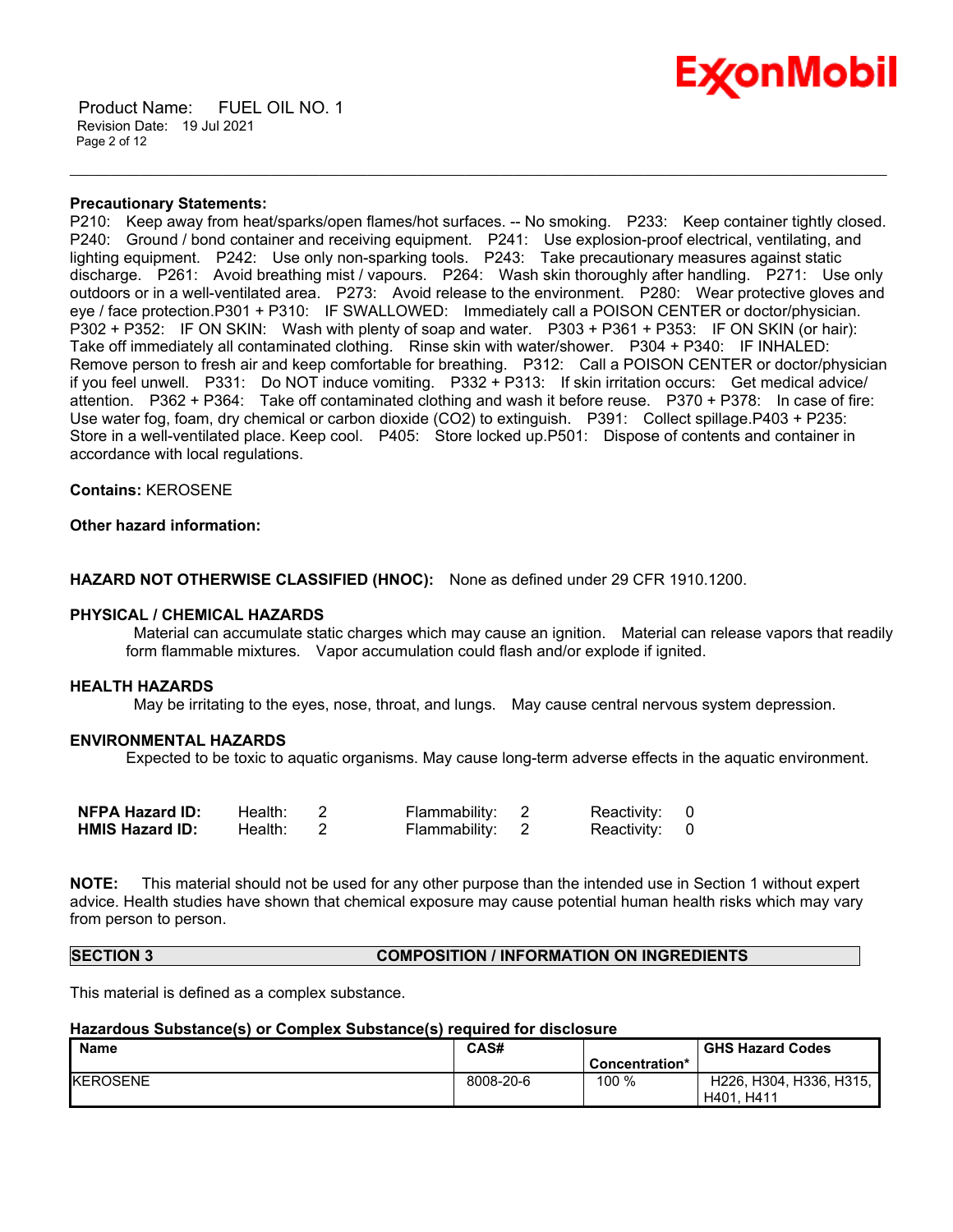

 Product Name: FUEL OIL NO. 1 Revision Date: 19 Jul 2021 Page 3 of 12

\* All concentrations are percent by weight unless material is a gas. Gas concentrations are in percent by volume.

As per paragraph (i) of 29 CFR 1910.1200, formulation is considered a trade secret and specific chemical identity and exact percentage (concentration) of composition may have been withheld. Specific chemical identity and exact percentage composition will be provided to health professionals, employees, or designated representatives in accordance with applicable provisions of paragraph (i).

\_\_\_\_\_\_\_\_\_\_\_\_\_\_\_\_\_\_\_\_\_\_\_\_\_\_\_\_\_\_\_\_\_\_\_\_\_\_\_\_\_\_\_\_\_\_\_\_\_\_\_\_\_\_\_\_\_\_\_\_\_\_\_\_\_\_\_\_\_\_\_\_\_\_\_\_\_\_\_\_\_\_\_\_\_\_\_\_\_\_\_\_\_\_\_\_\_\_\_\_\_\_\_\_\_\_\_\_\_\_\_\_\_\_\_\_\_\_

| SECTION 4 | <b>FIRST AID MEASURES</b> |
|-----------|---------------------------|
|           |                           |

#### **INHALATION**

Immediately remove from further exposure. Get immediate medical assistance. For those providing assistance, avoid exposure to yourself or others. Use adequate respiratory protection. Give supplemental oxygen, if available. If breathing has stopped, assist ventilation with a mechanical device.

#### **SKIN CONTACT**

Wash contact areas with soap and water. Remove contaminated clothing. Launder contaminated clothing before reuse.

#### **EYE CONTACT**

Flush thoroughly with water. If irritation occurs, get medical assistance.

### **INGESTION**

Seek immediate medical attention. Do not induce vomiting.

#### **NOTE TO PHYSICIAN**

If ingested, material may be aspirated into the lungs and cause chemical pneumonitis. Treat appropriately.

#### **SECTION 5 FIRE FIGHTING MEASURES**

### **EXTINGUISHING MEDIA**

**Appropriate Extinguishing Media:** Use water fog, foam, dry chemical or carbon dioxide (CO2) to extinguish flames.

**Inappropriate Extinguishing Media:** Straight Streams of Water

### **FIRE FIGHTING**

**Fire Fighting Instructions:** Evacuate area. Prevent runoff from fire control or dilution from entering streams, sewers, or drinking water supply. Firefighters should use standard protective equipment and in enclosed spaces, self-contained breathing apparatus (SCBA). Use water spray to cool fire exposed surfaces and to protect personnel.

**Unusual Fire Hazards:** Combustible. Vapors are flammable and heavier than air. Vapors may travel across the ground and reach remote ignition sources causing a flashback fire danger. Hazardous material. Firefighters should consider protective equipment indicated in Section 8.

**Hazardous Combustion Products:** Aldehydes, Incomplete combustion products, Oxides of carbon, Smoke, Fume, Sulfur oxides

### **FLAMMABILITY PROPERTIES**

**Flash Point [Method]:** 49°C (120°F) [ASTM D-56]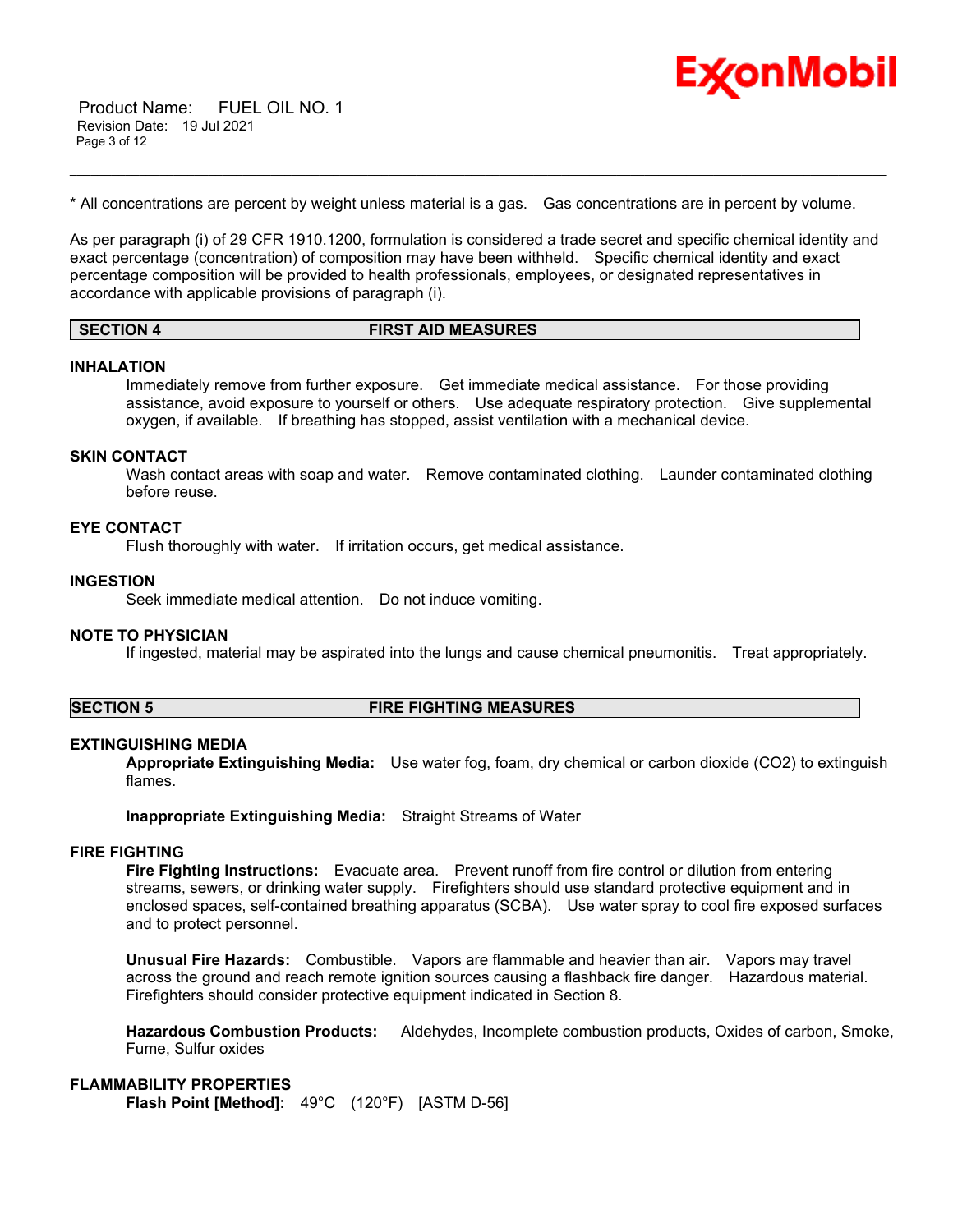

 Product Name: FUEL OIL NO. 1 Revision Date: 19 Jul 2021 Page 4 of 12

> **Flammable Limits (Approximate volume % in air):** LEL: 0.7 UEL: 6.0 **Autoignition Temperature:** 229°C (444°F)

### **SECTION 6 ACCIDENTAL RELEASE MEASURES**

\_\_\_\_\_\_\_\_\_\_\_\_\_\_\_\_\_\_\_\_\_\_\_\_\_\_\_\_\_\_\_\_\_\_\_\_\_\_\_\_\_\_\_\_\_\_\_\_\_\_\_\_\_\_\_\_\_\_\_\_\_\_\_\_\_\_\_\_\_\_\_\_\_\_\_\_\_\_\_\_\_\_\_\_\_\_\_\_\_\_\_\_\_\_\_\_\_\_\_\_\_\_\_\_\_\_\_\_\_\_\_\_\_\_\_\_\_\_

### **NOTIFICATION PROCEDURES**

In the event of a spill or accidental release, notify relevant authorities in accordance with all applicable regulations. US regulations require reporting releases of this material to the environment which exceed the applicable reportable quantity or oil spills which could reach any waterway including intermittent dry creeks. The National Response Center can be reached at (800)424-8802.

#### **PROTECTIVE MEASURES**

Avoid contact with spilled material. Warn or evacuate occupants in surrounding and downwind areas if required due to toxicity or flammability of the material. See Section 5 for fire fighting information. See the Hazard Identification Section for Significant Hazards. See Section 4 for First Aid Advice. See Section 8 for advice on the minimum requirements for personal protective equipment. Additional protective measures may be necessary, depending on the specific circumstances and/or the expert judgment of the emergency responders.

For emergency responders: Respiratory protection: half-face or full-face respirator with filter(s) for organic vapor and, when applicable, H2S, or Self Contained Breathing Apparatus (SCBA) can be used depending on the size of spill and potential level of exposure. If the exposure cannot be completely characterized or an oxygen deficient atmosphere is possible or anticipated, SCBA is recommended. Work gloves that are resistant to aromatic hydrocarbons are recommended. Note: gloves made of polyvinyl acetate (PVA) are not waterresistant and are not suitable for emergency use. Chemical goggles are recommended if splashes or contact with eyes is possible. Small spills: normal antistatic work clothes are usually adequate. Large spills: full body suit of chemical resistant, antistatic material is recommended.

### **SPILL MANAGEMENT**

**Land Spill:** Eliminate all ignition sources (no smoking, flares, sparks or flames in immediate area). Stop leak if you can do it without risk. All equipment used when handling the product must be grounded. Do not touch or walk through spilled material. Prevent entry into waterways, sewer, basements or confined areas. A vapor suppressing foam may be used to reduce vapors. Use clean non-sparking tools to collect absorbed material. Absorb or cover with dry earth, sand or other non-combustible material and transfer to containers. Large Spills: Water spray may reduce vapor; but may not prevent ignition in closed spaces.

**Water Spill:** Stop leak if you can do it without risk. Eliminate sources of ignition. Warn other shipping. If the Flash Point exceeds the Ambient Temperature by 10 degrees C or more, use containment booms and remove from the surface by skimming or with suitable absorbents when conditions permit. If the Flash Point does not exceed the Ambient Air Temperature by at least 10C, use booms as a barrier to protect shorelines and allow material to evaporate. Seek the advice of a specialist before using dispersants.

Water spill and land spill recommendations are based on the most likely spill scenario for this material; however, geographic conditions, wind, temperature, (and in the case of a water spill) wave and current direction and speed may greatly influence the appropriate action to be taken. For this reason, local experts should be consulted. Note: Local regulations may prescribe or limit action to be taken.

#### **ENVIRONMENTAL PRECAUTIONS**

Large Spills: Dike far ahead of liquid spill for later recovery and disposal. Prevent entry into waterways, sewers, basements or confined areas.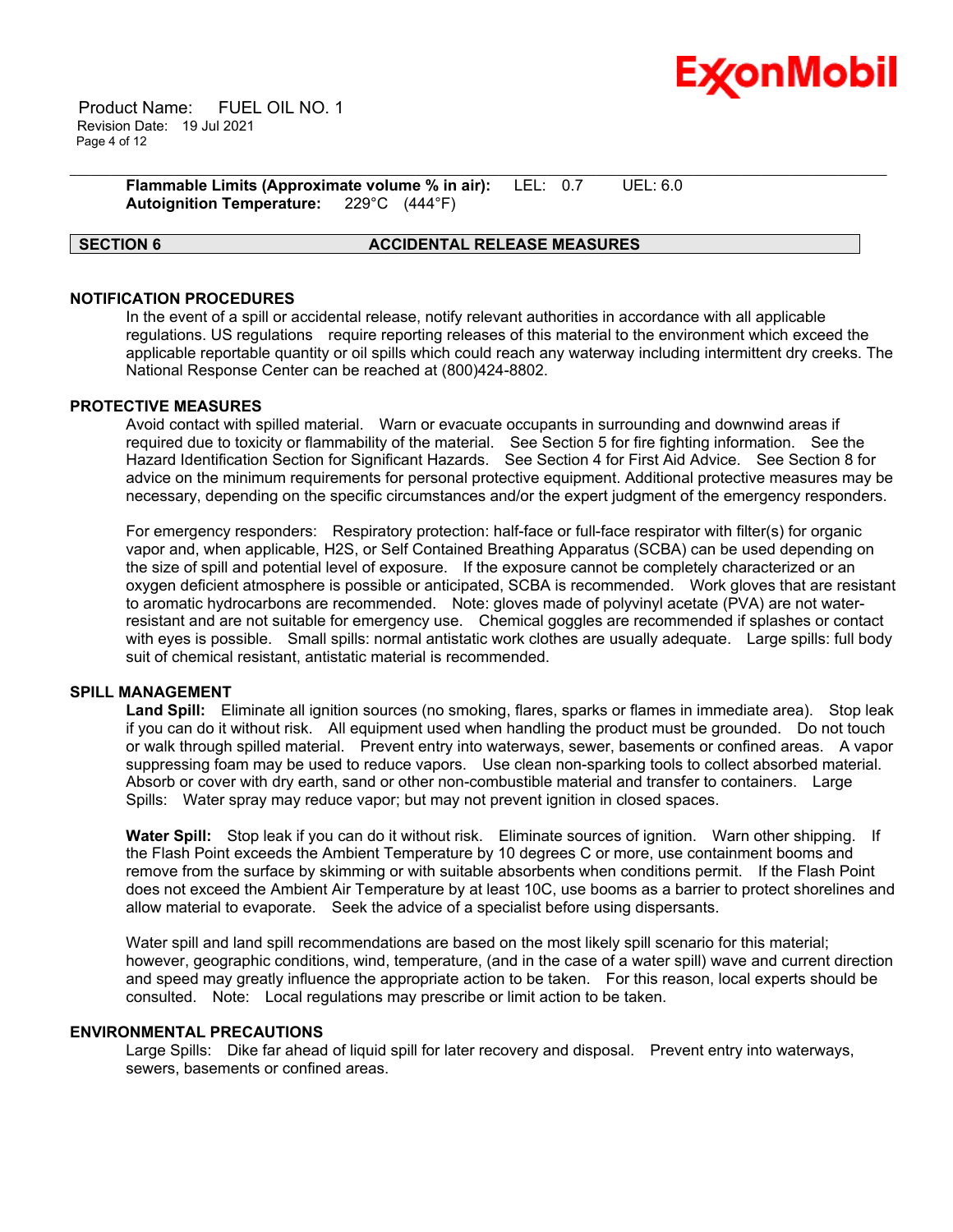

 Product Name: FUEL OIL NO. 1 Revision Date: 19 Jul 2021 Page 5 of 12

#### \_\_\_\_\_\_\_\_\_\_\_\_\_\_\_\_\_\_\_\_\_\_\_\_\_\_\_\_\_\_\_\_\_\_\_\_\_\_\_\_\_\_\_\_\_\_\_\_\_\_\_\_\_\_\_\_\_\_\_\_\_\_\_\_\_\_\_\_\_\_\_\_\_\_\_\_\_\_\_\_\_\_\_\_\_\_\_\_\_\_\_\_\_\_\_\_\_\_\_\_\_\_\_\_\_\_\_\_\_\_\_\_\_\_\_\_\_\_ **SECTION 7 HANDLING AND STORAGE**

#### **HANDLING**

Avoid contact with skin. Potentially toxic/irritating fumes/vapors may be evolved from heated or agitated material. Use only with adequate ventilation. Prevent small spills and leakage to avoid slip hazard. Material can accumulate static charges which may cause an electrical spark (ignition source). Use proper bonding and/or ground procedures. However, bonding and grounds may not eliminate the hazard from static accumulation. Consult local applicable standards for guidance. Additional references include American Petroleum Institute 2003 (Protection Against Ignitions Arising out of Static, Lightning and Stray Currents) or National Fire Protection Agency 77 (Recommended Practice on Static Electricity) or CENELEC CLC/TR 50404 (Electrostatics - Code of practice for the avoidance of hazards due to static electricity).

#### **Loading/Unloading Temperature:** [Ambient]

**Static Accumulator:** This material is a static accumulator. A liquid is typically considered a nonconductive, static accumulator if its conductivity is below 100 pS/m (100x10E-12 Siemens per meter) and is considered a semiconductive, static accumulator if its conductivity is below 10,000 pS/m. Whether a liquid is nonconductive or semiconductive, the precautions are the same. A number of factors, for example liquid temperature, presence of contaminants, anti-static additives and filtration can greatly influence the conductivity of a liquid.

#### **STORAGE**

The type of container used to store the material may affect static accumulation and dissipation. Keep container closed. Handle containers with care. Open slowly in order to control possible pressure release. Store in a cool, well-ventilated area. Storage containers should be grounded and bonded. Fixed storage containers, transfer containers and associated equipment should be grounded and bonded to prevent accumulation of static charge.

**Storage Temperature:** [Ambient] **Storage Pressure:** [Ambient]

**Suitable Containers/Packing:** Tank Trucks; Drums; Barges

### **SECTION 8 EXPOSURE CONTROLS / PERSONAL PROTECTION**

#### **EXPOSURE LIMIT VALUES**

#### **Exposure limits/standards (Note: Exposure limits are not additive)**

| <b>Substance Name</b>          | <b>Form</b> | <b>Limit / Standard</b> |                           | <b>NOTE</b> | <b>Source</b> |              |
|--------------------------------|-------------|-------------------------|---------------------------|-------------|---------------|--------------|
| <b>KEROSENE</b>                | Stable      | <b>TWA</b>              | $5 \text{ mg/m}$          |             | <b>Skin</b>   | ExxonMobil   |
|                                | Aerosol.    |                         |                           |             |               |              |
| <b>KEROSENE</b>                | Vapor and   | <b>TWA</b>              | 500 mg/m $3 \mid 100$ ppm |             | N/A           | ExxonMobil   |
|                                | aerosol.    |                         |                           |             |               |              |
| <b>KEROSENE</b>                | Vapor.      | <b>TWA</b>              | 200 mg/m3                 |             | Skin          | ExxonMobil   |
| KEROSENE [as total hydrocarbon | Non-Aerosol | <b>TWA</b>              | 200 mg/m3                 |             | Skin          | <b>ACGIH</b> |
| vapor]                         |             |                         |                           |             |               |              |

NOTE: Limits/standards shown for guidance only. Follow applicable regulations.

No biological limits allocated.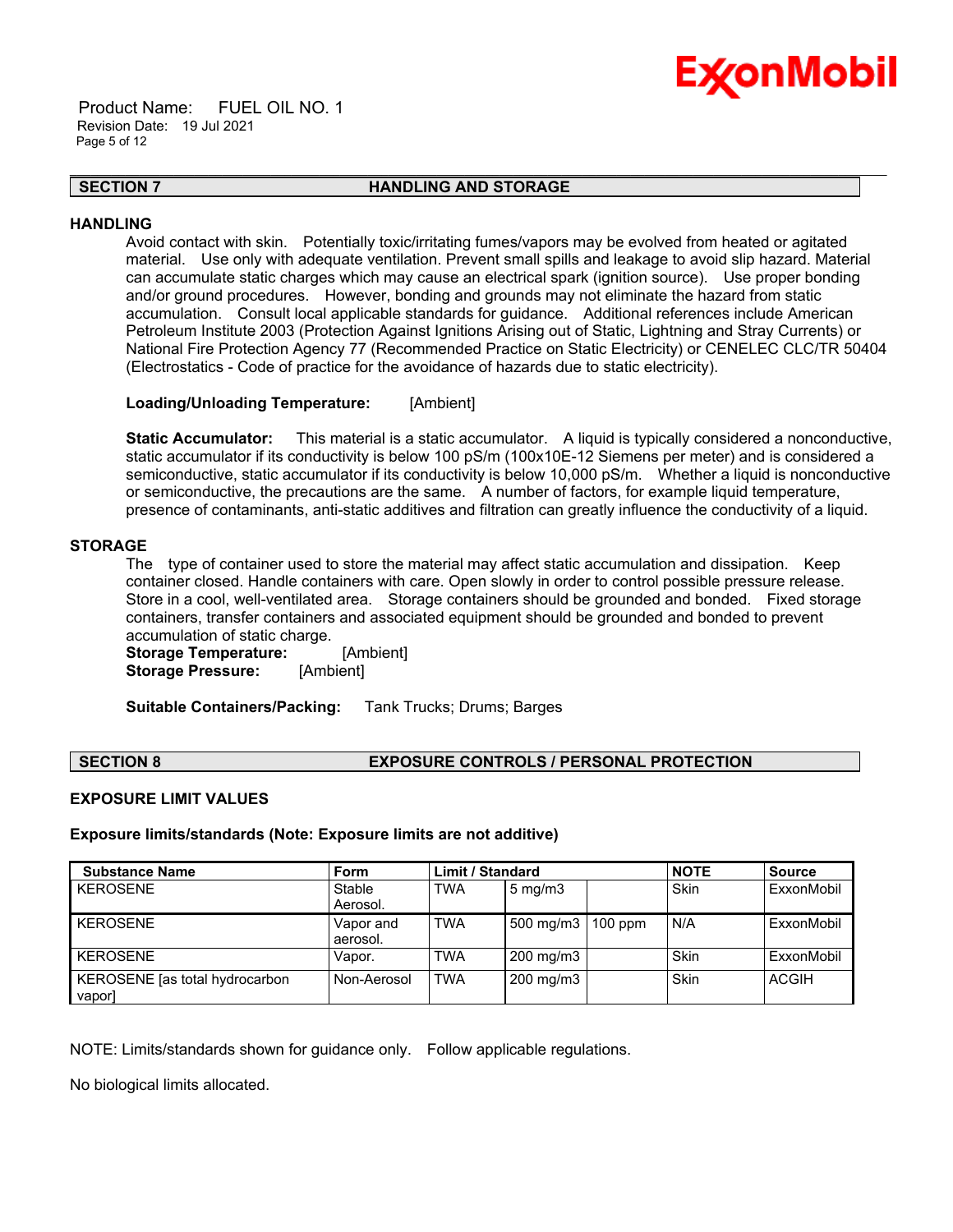Product Name: FUEL OIL NO. 1 Revision Date: 19 Jul 2021 Page 6 of 12

#### **ENGINEERING CONTROLS**

The level of protection and types of controls necessary will vary depending upon potential exposure conditions. Control measures to consider:

\_\_\_\_\_\_\_\_\_\_\_\_\_\_\_\_\_\_\_\_\_\_\_\_\_\_\_\_\_\_\_\_\_\_\_\_\_\_\_\_\_\_\_\_\_\_\_\_\_\_\_\_\_\_\_\_\_\_\_\_\_\_\_\_\_\_\_\_\_\_\_\_\_\_\_\_\_\_\_\_\_\_\_\_\_\_\_\_\_\_\_\_\_\_\_\_\_\_\_\_\_\_\_\_\_\_\_\_\_\_\_\_\_\_\_\_\_\_

Adequate ventilation should be provided so that exposure limits are not exceeded. Use explosionproof ventilation equipment.

Ex⁄onMobil

#### **PERSONAL PROTECTION**

Personal protective equipment selections vary based on potential exposure conditions such as applications, handling practices, concentration and ventilation. Information on the selection of protective equipment for use with this material, as provided below, is based upon intended, normal usage.

**Respiratory Protection:** If engineering controls do not maintain airborne contaminant concentrations at a level which is adequate to protect worker health, an approved respirator may be appropriate. Respirator selection, use, and maintenance must be in accordance with regulatory requirements, if applicable. Types of respirators to be considered for this material include:

Half-face filter respirator

For high airborne concentrations, use an approved supplied-air respirator, operated in positive pressure mode. Supplied air respirators with an escape bottle may be appropriate when oxygen levels are inadequate, gas/vapor warning properties are poor, or if air purifying filter capacity/rating may be exceeded.

**Hand Protection:** Any specific glove information provided is based on published literature and glove manufacturer data. Glove suitability and breakthrough time will differ depending on the specific use conditions. Contact the glove manufacturer for specific advice on glove selection and breakthrough times for your use conditions. Inspect and replace worn or damaged gloves. The types of gloves to be considered for this material include:

Chemical resistant gloves are recommended. If contact with forearms is likely wear gauntlet style gloves.

**Eye Protection:** If contact is likely, safety glasses with side shields are recommended.

**Skin and Body Protection:** Any specific clothing information provided is based on published literature or manufacturer data. The types of clothing to be considered for this material include: Chemical/oil resistant clothing is recommended.

**Specific Hygiene Measures:** Always observe good personal hygiene measures, such as washing after handling the material and before eating, drinking, and/or smoking. Routinely wash work clothing and protective equipment to remove contaminants. Discard contaminated clothing and footwear that cannot be cleaned. Practice good housekeeping.

#### **ENVIRONMENTAL CONTROLS**

Comply with applicable environmental regulations limiting discharge to air, water and soil. Protect the environment by applying appropriate control measures to prevent or limit emissions.

### **SECTION 9 PHYSICAL AND CHEMICAL PROPERTIES**

**Note: Physical and chemical properties are provided for safety, health and environmental considerations only**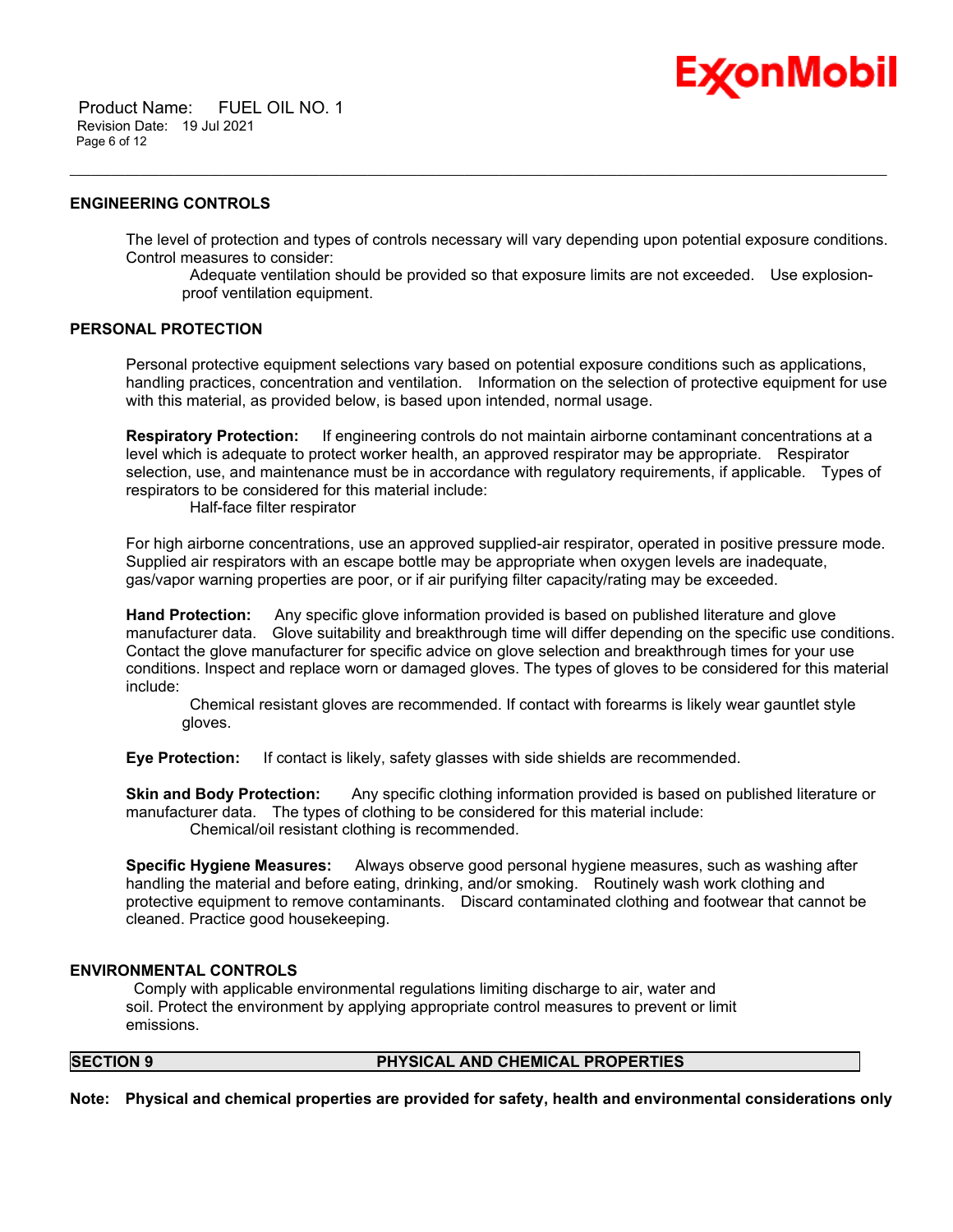

 Product Name: FUEL OIL NO. 1 Revision Date: 19 Jul 2021 Page 7 of 12

**and may not fully represent product specifications. Contact the Supplier for additional information.**

\_\_\_\_\_\_\_\_\_\_\_\_\_\_\_\_\_\_\_\_\_\_\_\_\_\_\_\_\_\_\_\_\_\_\_\_\_\_\_\_\_\_\_\_\_\_\_\_\_\_\_\_\_\_\_\_\_\_\_\_\_\_\_\_\_\_\_\_\_\_\_\_\_\_\_\_\_\_\_\_\_\_\_\_\_\_\_\_\_\_\_\_\_\_\_\_\_\_\_\_\_\_\_\_\_\_\_\_\_\_\_\_\_\_\_\_\_\_

#### **GENERAL INFORMATION**

**Physical State:** Liquid **Color:** Pale Yellow **Odor:** Petroleum/Solvent **Odor Threshold:** N/D

### **IMPORTANT HEALTH, SAFETY, AND ENVIRONMENTAL INFORMATION**

**Relative Density (at 15.6 °C):** 0.81 **Flammability (Solid, Gas):** N/A **Flash Point [Method]:** 49°C (120°F) [ASTM D-56] **Flammable Limits (Approximate volume % in air):** LEL: 0.7 UEL: 6.0 **Autoignition Temperature:** 229°C (444°F) **Boiling Point / Range:** 175°C (347°F) - 325°C (617°F) **Decomposition Temperature:** N/D **Vapor Density (Air = 1):** 4.5 at 101 kPa **Vapor Pressure:** [N/D at 20 °C] | < 4.988 kPa (37.41 mm Hg) at 38°C **Evaporation Rate (n-butyl acetate = 1):** N/D **pH:** N/A **Log Pow (n-Octanol/Water Partition Coefficient):** > 3.5 **Solubility in Water:** Negligible **Viscosity:** [N/D at 40 °C] | 10 cSt (10 mm2/sec) at 38 °C **Oxidizing Properties:** See Hazards Identification Section.

### **OTHER INFORMATION**

**Freezing Point:** N/D **Melting Point:** N/A

#### **SECTION 10 STABILITY AND REACTIVITY**

**REACTIVITY:** See sub-sections below.

**STABILITY:** Material is stable under normal conditions.

**CONDITIONS TO AVOID:** Avoid heat, sparks, open flames and other ignition sources.

**MATERIALS TO AVOID:** Strong oxidizers

**HAZARDOUS DECOMPOSITION PRODUCTS:** Material does not decompose at ambient temperatures.

**POSSIBILITY OF HAZARDOUS REACTIONS:** Hazardous polymerization will not occur.

#### **SECTION 11 TOXICOLOGICAL INFORMATION**

### **INFORMATION ON TOXICOLOGICAL EFFECTS**

| <b>Hazard Class</b>                                            | <b>Conclusion / Remarks</b>                                                                                                    |
|----------------------------------------------------------------|--------------------------------------------------------------------------------------------------------------------------------|
| <b>Inhalation</b>                                              |                                                                                                                                |
| Acute Toxicity: $(Rat)$ 4 hour(s) LC50 ><br>5280 mg/m3 (Vapor) | Minimally Toxic. Based on test data for structurally similar<br>materials. Test(s) equivalent or similar to OECD Guideline 403 |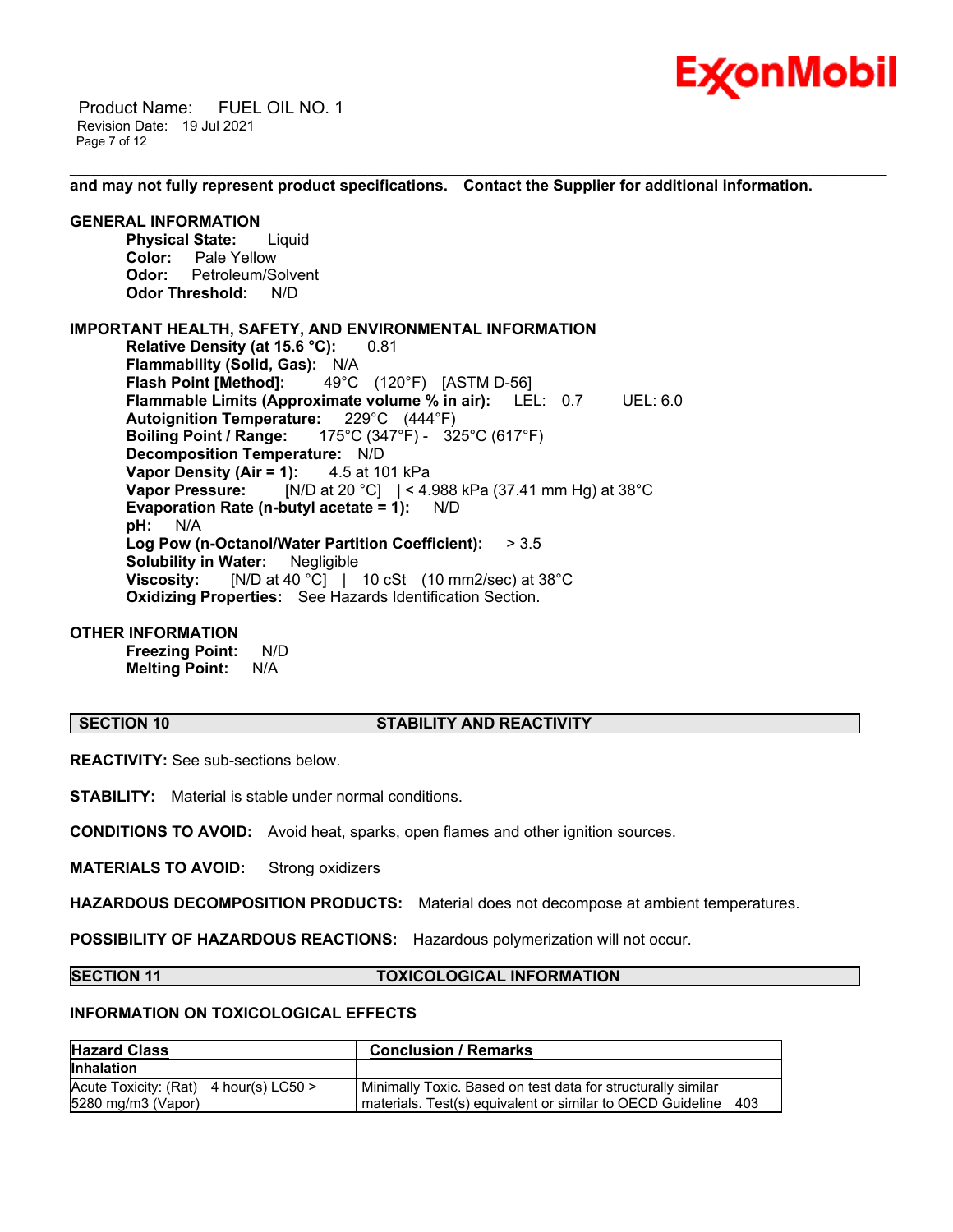

 Product Name: FUEL OIL NO. 1 Revision Date: 19 Jul 2021 Page 8 of 12

| Irritation: No end point data for material.                   | Elevated temperatures or mechanical action may form vapors,<br>mist, or fumes which may be irritating to the eyes, nose, throat, or<br>lungs.                                                           |
|---------------------------------------------------------------|---------------------------------------------------------------------------------------------------------------------------------------------------------------------------------------------------------|
| Ingestion                                                     |                                                                                                                                                                                                         |
| Acute Toxicity (Rat): LD50 > 5000 mg/kg                       | Minimally Toxic. Based on test data for structurally similar<br>materials. Test(s) equivalent or similar to OECD Guideline<br>420                                                                       |
| <b>Skin</b>                                                   |                                                                                                                                                                                                         |
| Acute Toxicity (Rabbit): LD50 > 2000 mg/kg                    | Minimally Toxic. Based on test data for structurally similar<br>materials. Test(s) equivalent or similar to OECD Guideline<br>402                                                                       |
| Skin Corrosion/Irritation (Rabbit): Data<br>available.        | Irritating to the skin. Based on test data for structurally similar<br>materials. Test(s) equivalent or similar to OECD Guideline<br>404                                                                |
| <b>Eye</b>                                                    |                                                                                                                                                                                                         |
| Serious Eye Damage/Irritation (Rabbit): Data<br>lavailable.   | May cause mild, short-lasting discomfort to eyes. Based on test<br>data for structurally similar materials. Test(s) equivalent or similar<br>to OECD Guideline<br>405                                   |
| Sensitization                                                 |                                                                                                                                                                                                         |
| Respiratory Sensitization: No end point data<br>for material. | Not expected to be a respiratory sensitizer.                                                                                                                                                            |
| Skin Sensitization: Data available.                           | Not expected to be a skin sensitizer. Based on test data for<br>structurally similar materials. Test(s) equivalent or similar to OECD<br>Guideline 406                                                  |
| Aspiration: Data available.                                   | May be fatal if swallowed and enters airways. Based on physico-<br>chemical properties of the material.                                                                                                 |
| Germ Cell Mutagenicity: Data available.                       | Not expected to be a germ cell mutagen. Based on test data for<br>structurally similar materials. Test(s) equivalent or similar to OECD<br>Guideline 471 475 476 478 479                                |
| Carcinogenicity: Data available.                              | Not expected to cause cancer. Based on test data for structurally<br>similar materials. Test(s) equivalent or similar to OECD Guideline<br>451                                                          |
| Reproductive Toxicity: Data available.                        | Not expected to be a reproductive toxicant. Based on test data for<br>structurally similar materials. Test(s) equivalent or similar to OECD<br>Guideline 414 421                                        |
| Lactation: No end point data for material.                    | Not expected to cause harm to breast-fed children.                                                                                                                                                      |
| Specific Target Organ Toxicity (STOT)                         |                                                                                                                                                                                                         |
| Single Exposure: No end point data for<br>lmaterial.          | May cause drowsiness or dizziness.                                                                                                                                                                      |
| Repeated Exposure: Data available.                            | Not expected to cause organ damage from prolonged or repeated<br>exposure. Based on test data for structurally similar materials.<br>Test(s) equivalent or similar to OECD Guideline 408 410 412<br>413 |

### **OTHER INFORMATION**

 **For the product itself:** 

Vapor/aerosol concentrations above recommended exposure levels are irritating to the eyes and respiratory tract, may cause headaches, dizziness, anesthesia, drowsiness, unconsciousness and other central nervous system effects including death.

 Small amounts of liquid aspirated into the lungs during ingestion or from vomiting may cause chemical pneumonitis or pulmonary edema.

Kerosene: Carcinogenic in animal tests. Lifetime skin painting tests produced tumors, but the mechanism is due to repeated cycles of skin damage and restorative hyperplasia. This mechanism is considered unlikely in humans where such prolonged skin irritation would not be tolerated. Did not cause mutations In vitro. Inhalation of vapors did not result in reproductive or developmental effects in laboratory animals. Inhalation of high concentrations in animals resulted in respiratory tract irritation, lung changes and some reduction in lung function. Non-sensitizing in animal tests.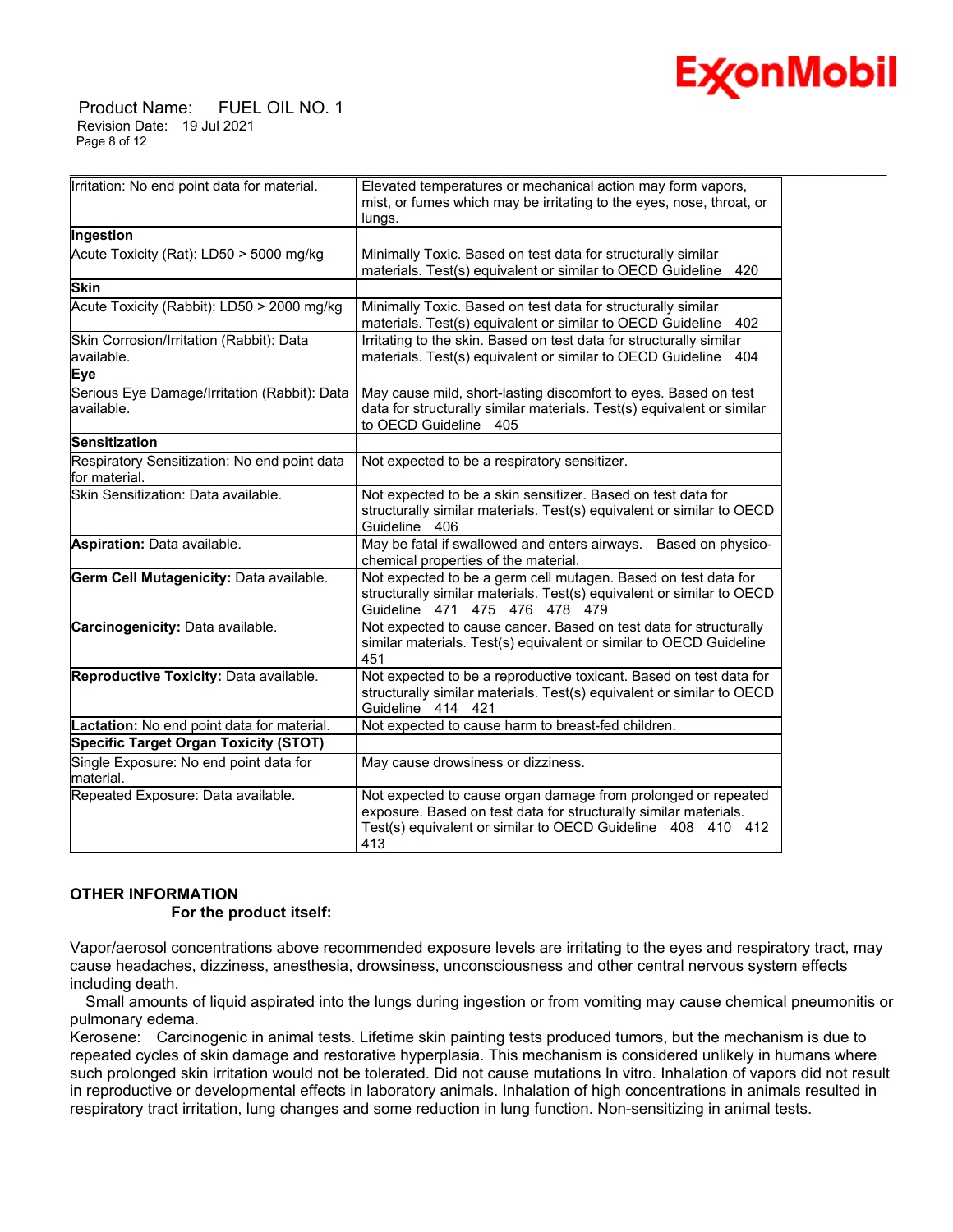

 Product Name: FUEL OIL NO. 1 Revision Date: 19 Jul 2021 Page 9 of 12

#### **The following ingredients are cited on the lists below:** None.

|                | --REGULATORY LISTS SEARCHED-- |               |
|----------------|-------------------------------|---------------|
| $1 =$ NTP CARC | $3 = IARC 1$                  | $5 = IARC2B$  |
| $2 = NTP$ SUS  | $4 = IARC 2A$                 | 6 = OSHA CARC |

### **SECTION 12 ECOLOGICAL INFORMATION**

\_\_\_\_\_\_\_\_\_\_\_\_\_\_\_\_\_\_\_\_\_\_\_\_\_\_\_\_\_\_\_\_\_\_\_\_\_\_\_\_\_\_\_\_\_\_\_\_\_\_\_\_\_\_\_\_\_\_\_\_\_\_\_\_\_\_\_\_\_\_\_\_\_\_\_\_\_\_\_\_\_\_\_\_\_\_\_\_\_\_\_\_\_\_\_\_\_\_\_\_\_\_\_\_\_\_\_\_\_\_\_\_\_\_\_\_\_\_

The information given is based on data for the material, components of the material, or for similar materials, through the application of bridging principals.

#### **ECOTOXICITY**

 Material -- Expected to be toxic to aquatic organisms. May cause long-term adverse effects in the aquatic environment.

#### **MOBILITY**

 More volatile component -- Highly volatile, will partition rapidly to air. Not expected to partition to sediment and wastewater solids.

High molecular wt. component -- Low solubility and floats and is expected to migrate from water to the

land. Expected to partition to sediment and wastewater solids.

### **PERSISTENCE AND DEGRADABILITY**

#### **Biodegradation:**

Majority of components -- Expected to be inherently biodegradable

#### **Atmospheric Oxidation:**

More volatile component -- Expected to degrade rapidly in air

#### **BIOACCUMULATION POTENTIAL**

 Majority of components -- Has the potential to bioaccumulate, however metabolism or physical properties may reduce the bioconcentration or limit bioavailability.

#### **SECTION 13 DISPOSAL CONSIDERATIONS**

Disposal recommendations based on material as supplied. Disposal must be in accordance with current applicable laws and regulations, and material characteristics at time of disposal.

#### **DISPOSAL RECOMMENDATIONS**

Product is suitable for burning in an enclosed controlled burner for fuel value or disposal by supervised incineration at very high temperatures to prevent formation of undesirable combustion products.

#### **REGULATORY DISPOSAL INFORMATION**

RCRA Information: Disposal of unused product may be subject to RCRA regulations (40 CFR 261). Disposal of the used product may also be regulated due to ignitability, corrosivity, reactivity or toxicity as determined by the Toxicity Characteristic Leaching Procedure (TCLP). Potential RCRA characteristics: IGNITABILITY.

**Empty Container Warning** Empty Container Warning (where applicable): Empty containers may contain residue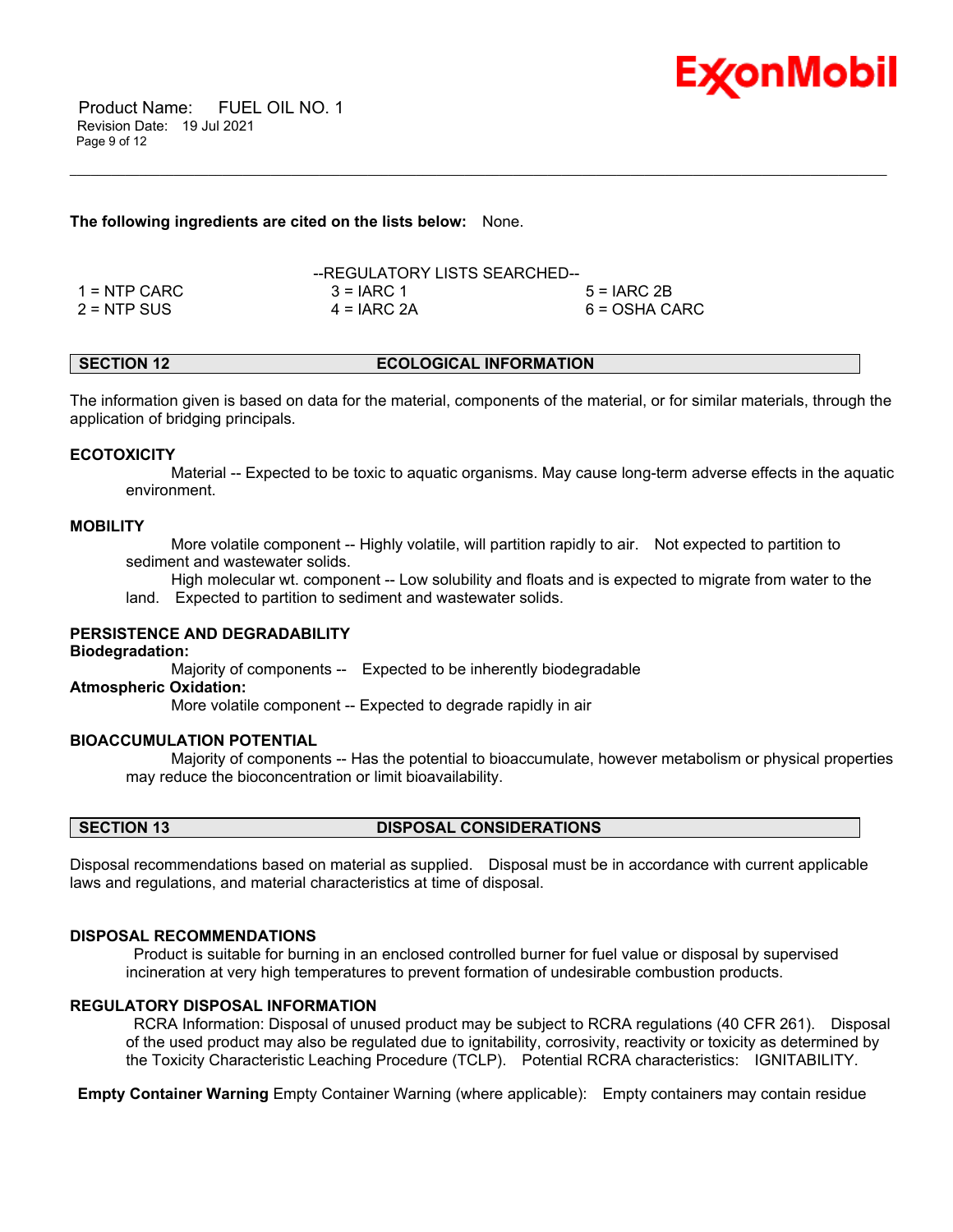

 Product Name: FUEL OIL NO. 1 Revision Date: 19 Jul 2021 Page 10 of 12

and can be dangerous. Do not attempt to refill or clean containers without proper instructions. Empty drums should be completely drained and safely stored until appropriately reconditioned or disposed. Empty containers should be taken for recycling, recovery, or disposal through suitably qualified or licensed contractor and in accordance with governmental regulations. DO NOT PRESSURISE, CUT, WELD, BRAZE, SOLDER, DRILL, GRIND, OR EXPOSE SUCH CONTAINERS TO HEAT, FLAME, SPARKS, STATIC ELECTRICITY, OR OTHER SOURCES OF IGNITION. THEY MAY EXPLODE AND CAUSE INJURY OR DEATH.

\_\_\_\_\_\_\_\_\_\_\_\_\_\_\_\_\_\_\_\_\_\_\_\_\_\_\_\_\_\_\_\_\_\_\_\_\_\_\_\_\_\_\_\_\_\_\_\_\_\_\_\_\_\_\_\_\_\_\_\_\_\_\_\_\_\_\_\_\_\_\_\_\_\_\_\_\_\_\_\_\_\_\_\_\_\_\_\_\_\_\_\_\_\_\_\_\_\_\_\_\_\_\_\_\_\_\_\_\_\_\_\_\_\_\_\_\_\_

#### **SECTION 14 TRANSPORT INFORMATION**

#### **LAND (DOT)**

**Proper Shipping Name:** KEROSENE **Hazard Class & Division:** 3 **ID Number:** 1223 **Packing Group:** III **Marine Pollutant:** Yes **ERG Number:** 128 **Label(s):** 3 **Transport Document Name:** UN1223, KEROSENE, 3, PG III, MARINE POLLUTANT

Footnote: The flash point of this material is greater than 100 F. Regulatory classification of this material varies. DOT: Flammable liquid or combustible liquid. OSHA: Combustible liquid. IATA/IMO: Flammable liquid.

#### **SEA (IMDG)**

**Proper Shipping Name:** KEROSENE **Hazard Class & Division:** 3 **EMS Number:** F-E, S-E **UN Number:** 1223 **Packing Group:** III **Marine Pollutant:** Yes **Label(s):** 3 **Transport Document Name:** UN1223, KEROSENE, 3, PG III, (48.9°C c.c.), MARINE POLLUTANT

#### **AIR (IATA)**

**Proper Shipping Name:** KEROSENE **Hazard Class & Division:** 3 **UN Number:** 1223 **Packing Group:** III **Label(s) / Mark(s):** 3 **Transport Document Name:** UN1223, KEROSENE, 3, PG III

#### **SECTION 15 REGULATORY INFORMATION**

**OSHA HAZARD COMMUNICATION STANDARD:** This material is considered hazardous in accordance with OSHA HazCom 2012, 29 CFR 1910.1200.

**Listed or exempt from listing/notification on the following chemical inventories:** AIIC, DSL, ENCS, IECSC, ISHL, KECI, PICCS, TCSI, TSCA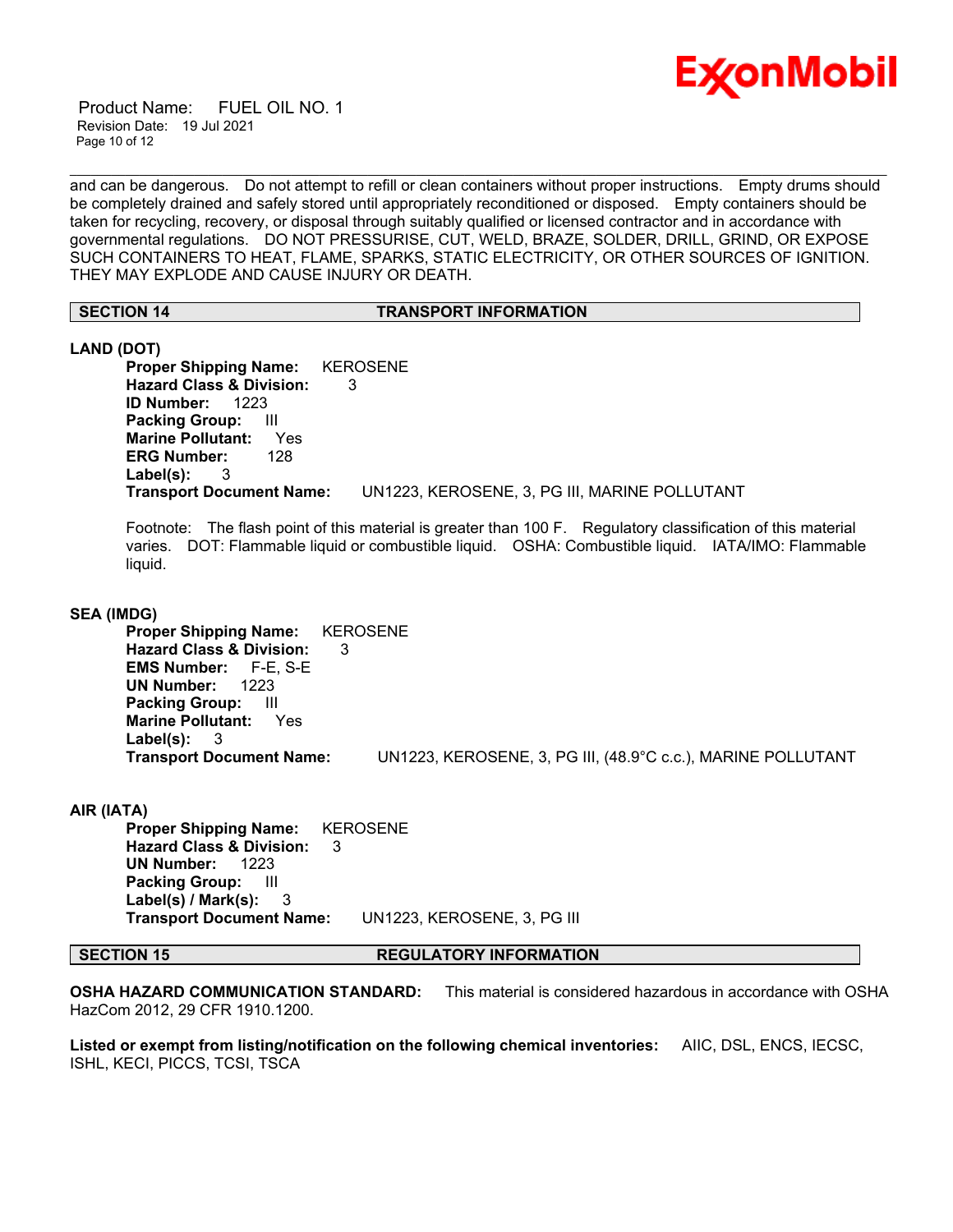

 Product Name: FUEL OIL NO. 1 Revision Date: 19 Jul 2021 Page 11 of 12

**SARA 302:** No chemicals in this material are subject to the reporting requirements of SARA Title III, Section 302

\_\_\_\_\_\_\_\_\_\_\_\_\_\_\_\_\_\_\_\_\_\_\_\_\_\_\_\_\_\_\_\_\_\_\_\_\_\_\_\_\_\_\_\_\_\_\_\_\_\_\_\_\_\_\_\_\_\_\_\_\_\_\_\_\_\_\_\_\_\_\_\_\_\_\_\_\_\_\_\_\_\_\_\_\_\_\_\_\_\_\_\_\_\_\_\_\_\_\_\_\_\_\_\_\_\_\_\_\_\_\_\_\_\_\_\_\_\_

**CERCLA:** This material is not subject to any special reporting under the requirements of the Comprehensive Environmental Response, Compensation and Liability Act (CERCLA). Contact local authorities to determine if other reporting requirements apply.

**SARA (311/312) REPORTABLE GHS HAZARD CLASSES:** Aspiration Hazard, Flammable (gases, aerosols, liquids, or solids), Skin Corrosion or Irritation, Specific Target Organ toxicity (single or repeated exposure)

**SARA (313) TOXIC RELEASE INVENTORY:** This material contains no chemicals subject to the supplier notification requirements of the SARA 313 Toxic Release Program.

#### **The following ingredients are cited on the lists below:**

| <b>Chemical Name</b> | <b>CAS Number</b> | <b>List Citations</b> |
|----------------------|-------------------|-----------------------|
| <b>KEROSENE</b>      | 8008-20-6         | 18                    |

|                 |                    | --REGULATORY LISTS SEARCHED-- |               |
|-----------------|--------------------|-------------------------------|---------------|
| $1 = ACGIH ALL$ | $6 = TSCA 5a2$     | $11 = CA$ P65 REPRO           | $16 = MN$ RTK |
| $2 = ACGIH A1$  | $7 = TSCA5e$       | $12 = CA$ RTK                 | $17 = NJ RTK$ |
| $3 = ACGH A2$   | $8 = TSCA6$        | $13 = IL$ RTK                 | $18 = PA RTK$ |
| $4 = OSHA Z$    | $9 = TSCA 12b$     | $14 = LA RTK$                 | $19 = RIRTK$  |
| $5 = TSCA4$     | $10 = CA$ P65 CARC | $15 = M1 293$                 |               |

Code key: CARC=Carcinogen; REPRO=Reproductive

**SECTION 16 OTHER INFORMATION**

 $N/D = Not determined$ ,  $N/A = Not applicable$ 

**KEY TO THE H-CODES CONTAINED IN SECTION 3 OF THIS DOCUMENT (for information only):**

H226: Flammable liquid and vapor; Flammable Liquid, Cat 3

H304: May be fatal if swallowed and enters airways; Aspiration, Cat 1

H315: Causes skin irritation; Skin Corr/Irritation, Cat 2

H336: May cause drowsiness or dizziness; Target Organ Single, Narcotic

H401: Toxic to aquatic life; Acute Env Tox, Cat 2

H411: Toxic to aquatic life with long lasting effects; Chronic Env Tox, Cat 2

### **THIS SAFETY DATA SHEET CONTAINS THE FOLLOWING REVISIONS:**

GHS Health Symbol information was modified.

GHS Physical/Chemical Symbol information was modified.

Section 01: Company Contact Methods information was modified.

Section 01: Company Mailing Address information was added.

Section 01: Company Mailing Address information was deleted.

Section 04: First Aid Inhalation information was modified.

Section 07: Handling and Storage - Handling information was modified.

Section 07: Suitable Containers information was modified.